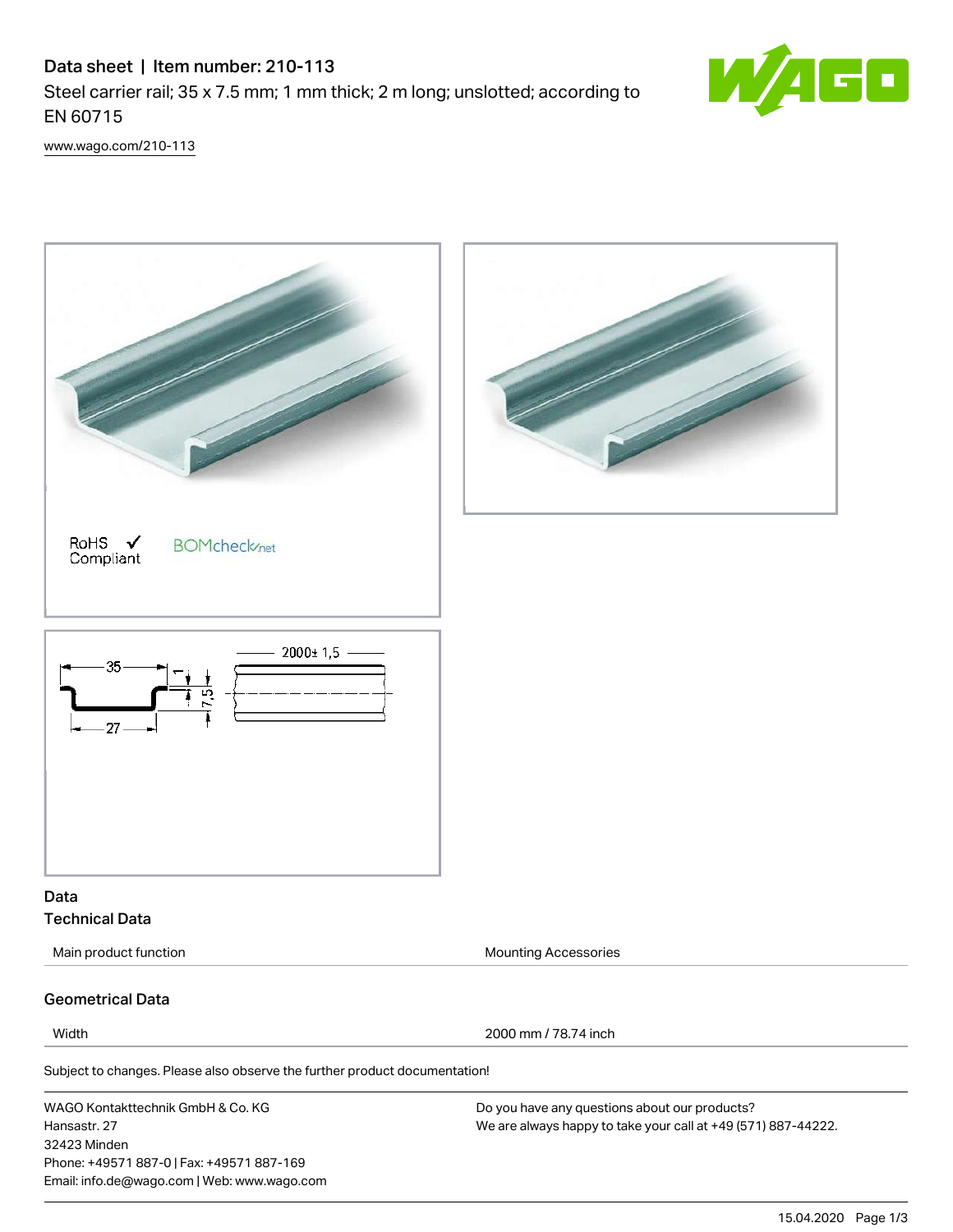[www.wago.com/210-113](http://www.wago.com/210-113)



| Height | 7.5 mm / 0.295 inch |
|--------|---------------------|
| Depth  | 35 mm / 1.378 inch  |

### Material Data

 $\blacksquare$  Weight  $690\,\mathrm{g}$ 

# Commercial data

| Product Group      | 2 (Terminal Block Accessories) |  |
|--------------------|--------------------------------|--|
| Packaging type     | <b>BOX</b>                     |  |
| Country of origin  | П                              |  |
| <b>GTIN</b>        | 4017332272308                  |  |
| Customs Tariff No. | 72169180000                    |  |

# Counterpart

# Compatible products

#### assembling

|                     | Item no.: 209-137<br>Mounting adapter; can be used as end plate; 6.5 mm wide; gray           | www.wago.com/209-137 |
|---------------------|----------------------------------------------------------------------------------------------|----------------------|
|                     | Item no.: 249-116<br>Screwless end stop; 6 mm wide; for DIN-rail 35 x 15 and 35 x 7.5; gray  | www.wago.com/249-116 |
|                     | Item no.: 249-117<br>Screwless end stop; 10 mm wide; for DIN-rail 35 x 15 and 35 x 7.5; gray | www.wago.com/249-117 |
|                     | Item no.: 249-197<br>Screwless end stop; 14 mm wide; for DIN-rail 35 x 15 and 35 x 7.5; gray | www.wago.com/249-197 |
| General accessories |                                                                                              |                      |
|                     | Item no.: 209-109<br>Edge guards; for DIN 35 rail (7.5 mm high); gray                        | www.wago.com/209-109 |
| Marking accessories |                                                                                              |                      |
|                     | Item no.: 210-708<br>Labels; for TP printers; 9.5 x 25 mm; white                             | www.wago.com/210-708 |
|                     | Item no.: 210-808<br>Labels; for Smart Printer; 9.5 x 25 mm; white                           | www.wago.com/210-808 |

.<br>Subject to changes. Please also observe the further product documentation!

WAGO Kontakttechnik GmbH & Co. KG Hansastr. 27 32423 Minden Phone: +49571 887-0 | Fax: +49571 887-169 Email: info.de@wago.com | Web: www.wago.com Do you have any questions about our products? We are always happy to take your call at +49 (571) 887-44222.